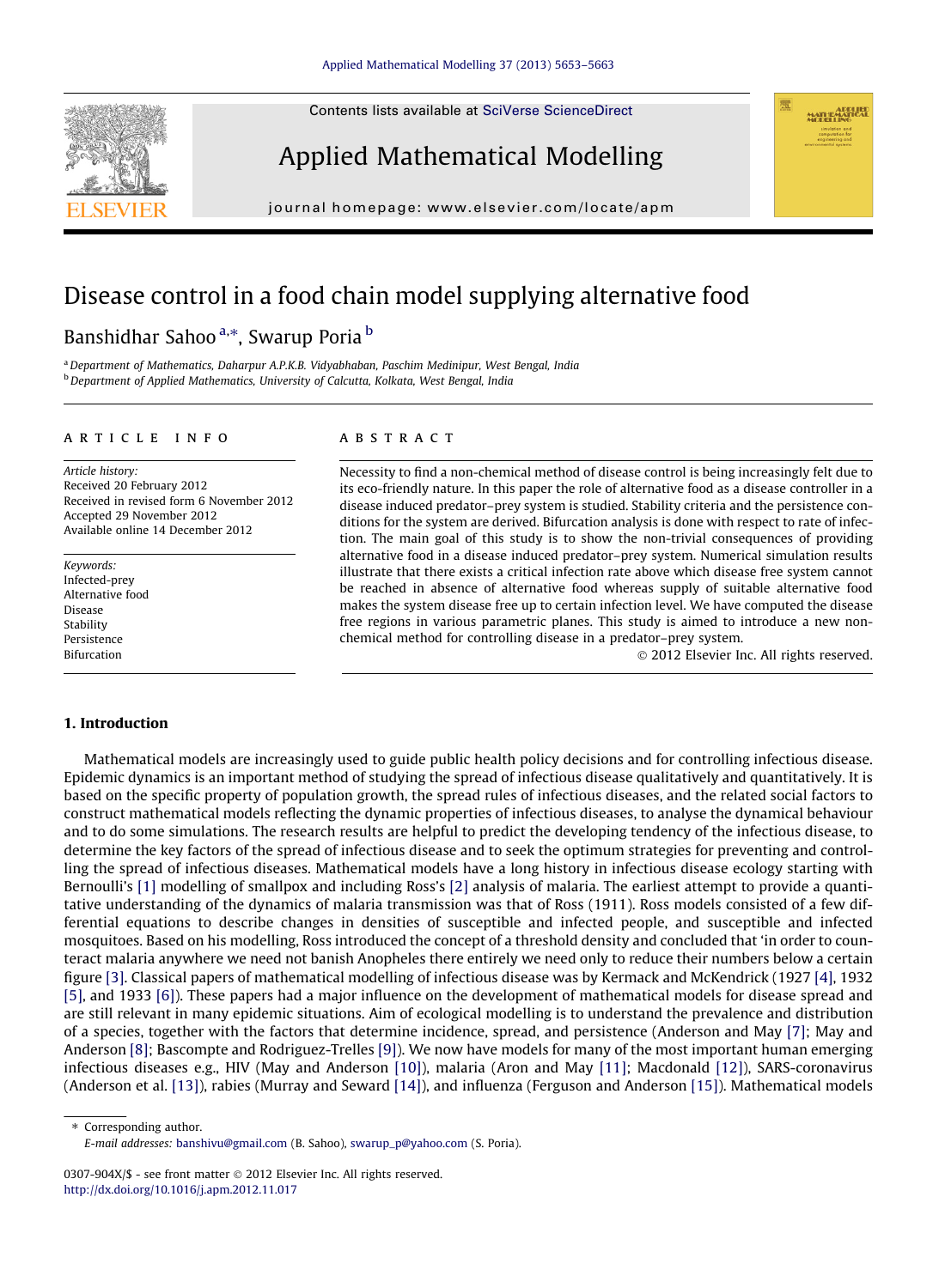<span id="page-1-0"></span>are also being used to explore wildlife disease dynamics (Grenfell and Dobson [\[16\];](#page-9-0) Hudson et al.[\[17\]](#page-9-0)) and possible routes of zoonotic disease emergence. Understanding disease dynamics across hosts is an essential first step in understanding and articulating those conditions under which new diseases can emerge from wildlife reservoirs [\[18\].](#page-9-0) A predator–prey system with infected prey in polluted environment is proposed by Sinha et al. [\[19\].](#page-9-0) Anderson and May [\[20\]](#page-9-0) were probably the first who considered the disease factor in a predator–prey dynamics and found that the pathogen tends to destabilize the predator–prey interaction. In Rosenzweig predator–prey model, Hadeler and Freedman [\[21\]](#page-9-0) determined a threshold above which an infected equilibrium or an infected periodic solution appear. Chattopadhyay and Arino [\[22\]](#page-9-0) considered a three species ecoepidemiological model and studied local stability of equilibrium points, extinction criteria of species and found condition for Hopf-bifurcation in an equivalent two-dimensional model. Haque and Chattopadhyay [\[23\]](#page-9-0) studied the role of transmissible diseases in a prey dependent predator–prey system with prey infection. Bhattacharyya et al. [\[24\]](#page-9-0) proposed a epidemiological model with nonlinear infection incidence. In 2012, scientists [\[25,26\]](#page-9-0) investigated infectious disease model and suggested disease control strategies.

Over the last 50 years, disease control has relied heavily on the use of chemical fungicides, bacteriocides and soil fumigants. However, there are now many problems associated with their continued deployment including increasing pressure to reduce chemical use in the environment in general, development of pesticide resistance in many pathogens, and decreasing availability of active ingredients through stricter registration and difficulty in finding novel active compounds. Consequently, the search for alternative non-chemical methods of disease control continues to gain significance. Some investigations [\[27–29\]](#page-9-0) were done for population control in a predator–prey model providing alternative food to predator. Disease controlling aspects of predator–prey model providing alternative food to predator is unexplored. In this paper we formulate a diseased predator–prey model in presence of alternative food for predator. This is a totally new research area which has applications in many important practical fields. This paper aims to analyse the role of alternative food for controlling disease in the system.

To model the disease induced predator–prey system with alternative food to predator we do the following assumptions:

- (a) In the presence of disease, the prey population consists of two sub classes, namely, the susceptible prey  $S(t)$  and infected prey  $I(t)$  and the density of the predator is denoted by  $P(t)$  at time t.
- (b) In presence of disease, the susceptible prey population grows logistically with intrinsic growth rate  $R_0$  and environmental carrying capacity  $K_0$ .
- (c) The susceptible prey population become infected at a rate of W, following the law of mass action.
- (d) Infected prey population is not in a state of reproduction and does not compete for the resource.
- (e) The interaction between predator and susceptible prey is of Holling type-II and that between predator and infected prey is of Holling type-I (mass action law) in presence of alternative food. This combination of functional forms are taken because the capturing of infected prey is easier than the susceptible prey.
- (f) Predators are provided with alternative food of constant biomass A which is distributed uniformly in the habitat. The constant biomass assumption is valid for many arthropod predators because they can feed on plant-provided alternative food sources such as pollen or nectar which approximately remains constant.
- (g) The number of encounters per predator with the alternative food is proportional to the density of the alternative food.
- (h) The proportionality constant characterizes the ability of the predator to identify the alternative food.

With the above assumptions, we formulate the following model:

$$
\frac{dS}{dT} = R_0 S \left( 1 - \frac{S}{K_0} \right) - WSI - A_1 \frac{SP}{B_1 + \alpha \mu A + S}, \n\frac{dI}{dT} = WSI - A_2 \frac{IP}{B_1 + \alpha \mu A} - D_1 I, \n\frac{dP}{dT} = A_1 C_1 \frac{(S + \mu A)P}{B_1 + \alpha \mu A + S} + C_2 A_2 \frac{IP}{B_1 + \alpha \mu A} - D_2 P.
$$
\n(1)

The constants  $A_1, A_2$  are maximal predation rate of predator for susceptible prey and infected prey, respectively. The terms  $C_1, C_2$  are conversion rates of susceptible prey and infected prey to predator, respectively;  $B_1$  is the half saturation constant for predator;  $D_1$  and  $D_2$  are constant death rates for I and P, respectively. If  $h_1$  represents the handling time of the predator per prey and  $h_2$  represents the handling time of the predator per unit quantity of alternative food, then  $\alpha = h_2/h_1$ . If the constant  $e_1, e_2$  represent ability of the predator to detect the prey item and to detect alternative food, respectively, then  $\mu = e_2/e_1$ . The term  $\mu$ A represents effectual alternative food for the predator.

We nondimensionalize the system (1) using  $s = \frac{S}{K_0}$ ,  $i = \frac{I}{K_0}$ ,  $p = \frac{P}{K_0}$  and  $t = R_0T$  and obtain the following system

$$
\begin{aligned}\n\frac{ds}{dt} &= s(1-s) - \gamma i s - \frac{asp}{1 + \alpha \xi + bs}, \\
\frac{di}{dt} &= \gamma i s - \frac{\beta i p}{1 + \alpha \xi} - di, \\
\frac{dp}{dt} &= \frac{\epsilon(s + c\xi)p}{1 + \alpha \xi + bs} + \frac{\eta i p}{1 + \alpha \xi} - ep,\n\end{aligned} \tag{2}
$$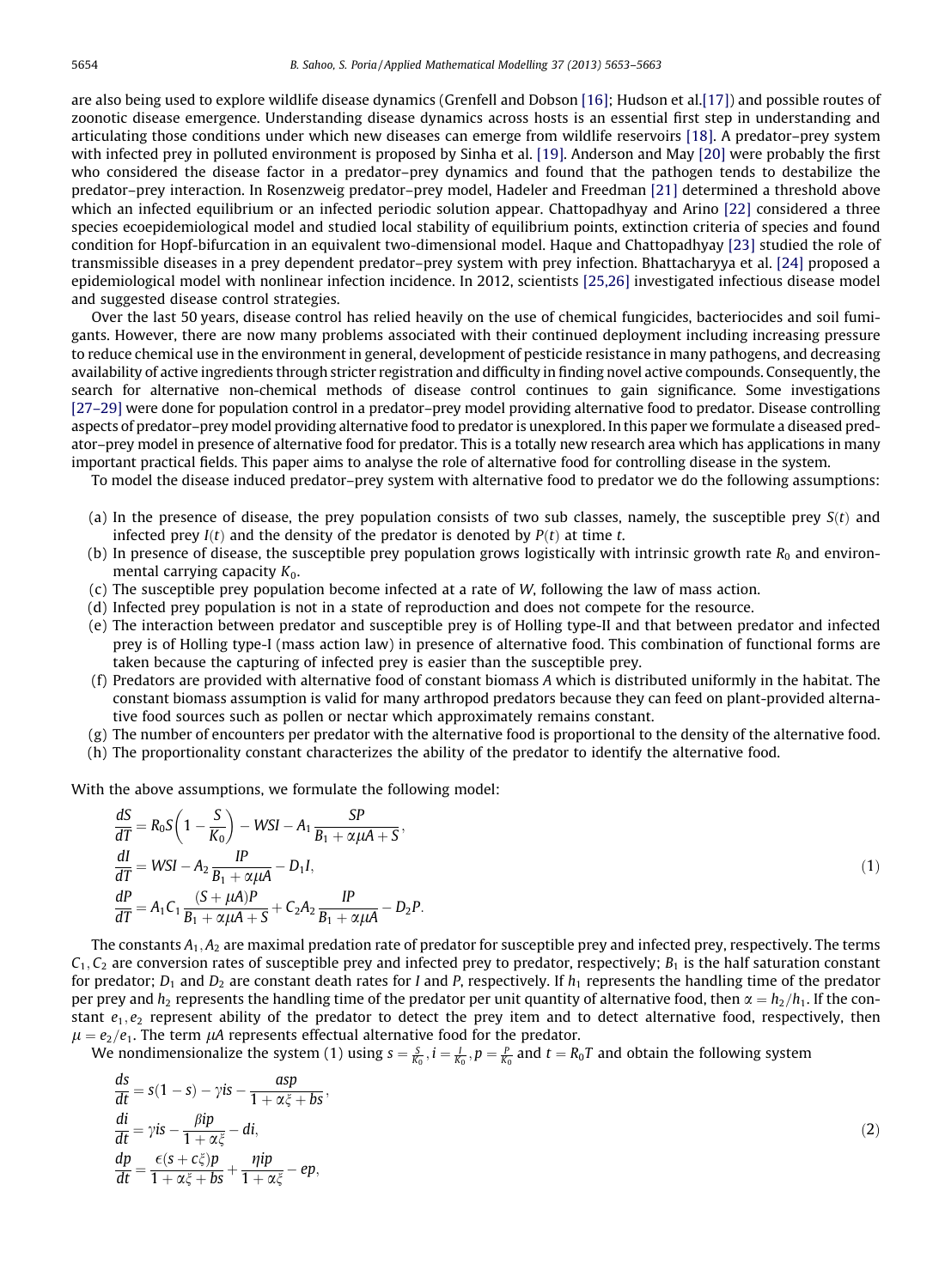where  $\gamma = \frac{W K_0}{R_0}$ ,  $a = \frac{A_1 K_0}{R_0 B_1}$ ,  $\xi = \frac{\mu A}{B_1}$ ,  $b = \frac{K_0}{B_1}$ ,  $\beta = \frac{A_2 K_0}{R_0 B_1}$ ,  $\epsilon = \frac{C_1 A_1 K_0}{R_0 B_1}$ ,  $c = \frac{B_1}{K_0}$ ,  $\eta = \frac{C_2 A_2 K_0}{R_0 B_1}$ ,  $d = \frac{D_1}{R_0}$  and  $e = \frac{D_2}{R_0}$ . We anal ics assuming  $s(t) \geqslant 0$ ,  $i(t) \geqslant 0$  and  $p(t) \geqslant 0$ .

The constant  $\gamma$  represents the infection rate of the prey. The terms  $\alpha$  and  $\zeta$  are the parameters which characterize the alternative food. From the relation  $\alpha = h_2/h_1$ , it can be inferred that  $\alpha$  is directly proportional to the handling time  $h_2$  of the alternative food. Hence the parameter  $\alpha$  is proportionally related to the "quality" of the alternative food. If the relation  $h_2 < h_1$  holds, then the predator can easily capture alternative food than prey species which implies that the alternative food is of high quality. Therefore for high quality of alternative food  $\alpha$  is less than 1. Again, from the relation  $\zeta = \frac{\mu A}{B_1}$ , it can be inferred that  $\xi$  is directly proportional to the biomass of the alternative food (A) and thus  $\xi$  is a representative of the "quantity" of the alternative food that is supplied to predator [\[28\]](#page-9-0).

This paper is organized as follows: in Section 2, the existence condition for equilibrium points of the system are derived. The stability analysis of equilibrium points are done in Section 3. Persistence conditions of the system are derived in Section 4. We have analysed the dynamics of this model through bifurcation analysis with respect to the rate of infection and quantity of alternative food in Section 5. Finally, we draw conclusions in Section 6.

### 2. Theoretical study

In this section, positivity and boundedness for the system  $(2)$  are established. Since the state variables  $s, i$  and  $p$  represent population size, positivity implies that they never become negative. The boundedness may be interpreted as a natural restriction to growth as a consequence of limited resources.

# 2.1. Positive invariance

The system (2) can be written as  $\dot{\overline{X}}=F(\overline{X})$  with  $\overline{X}(0)=\overline{X}_0\in R^3_+$ , where  $\overline{X}=(s,i,p)^T\in R^3_+$  and  $F(\overline{X})$  is given by

$$
F = F(\overline{X}) = \begin{pmatrix} s(1-s) - \gamma i s - \frac{\alpha sp}{1 + \alpha \xi + bs} \\ \gamma i s - \frac{\beta ip}{1 + \alpha \xi} - di \\ \frac{\epsilon(s + c\zeta)p}{1 + \alpha \zeta + bs} + \frac{\eta ip}{1 + \alpha \xi} - ep \end{pmatrix},
$$

where  $F: C_+ \to R^3$  and  $F \in C^{\infty}(R^3)$ .

It can be shown that whenever  $\overline{X}(0) \in R^3$  such that  $X_i = 0$  then  $F_i(\overline{X})|_{X_i=0} \ge 0$  (for  $i = 1, 2, 3$ ). Now any solution of  $\overline{X} = F(\overline{X})$  with  $\overline{X} \in R^3$  say  $\overline{X}(t) = \overline{X}(t, \overline{X})$  is such that  $\overline{X}(t) \in$  $\overline{X} = F(\overline{X})$  with  $\overline{X}_0 \in R_+^3$ , say  $\overline{X}(t) = \overline{X}(t,\overline{X}_0)$ , is such that  $\overline{X}(t) \in R_+^3$  for all  $t > 0$  (Nagumo [\[30\]](#page-9-0)).

# 2.2. Boundedness

**Theorem 1.** All solutions of the system (2) which initiated in  $R^3_+$  are uniformly bounded.

**Proof.** Let  $(s(t), i(t), p(t))$  be any solution of the system (2) with positive initial condition. Let us consider that,  $w = s + i + p$ 

$$
\frac{dw}{dt} = \frac{ds}{dt} + \frac{di}{dt} + \frac{dp}{dt}.
$$

Using Eq. [\(2\),](#page-1-0) we have

$$
\frac{dw}{dt}=s(1-s)-\frac{(a-\epsilon)sp}{1+\alpha\xi+bs}+\frac{\epsilon c\xi p}{1+\alpha\xi+bs}-\frac{(\beta-\eta)ip}{1+\alpha\xi}-di-ep.
$$

Therefore,  $\frac{dw}{dt} \leqslant -\theta(s+i+p) - (1-s)^2 + 1$ , where  $\theta$  = min  $\{1, d, e - \epsilon c \xi\}$ .

Thus,  $\frac{dw}{dt} + \theta w \leq 1 - (1 - s)^2$ .

That is,  $\frac{dw}{dt} + \theta w \leq 1$ , since  $(1-s)^2 \geq 0$ .

Applying the theory of differential inequality we obtain

$$
0 < w < \frac{1-e^{-\theta t}}{\theta} + w(s(0), i(0), p(0))e^{-\theta t}.
$$

For  $t\to\infty$ , we have  $0< w < \frac{1}{\theta}$ .

Hence all the solutions of (2) that initiate in  $R^3_+$  are confined in the region.  $B = \{(s, i, p) \in R_+^3 : w = \frac{1}{\theta} + \tau$ , for any  $\tau > 0\}$ . This proves the theorem.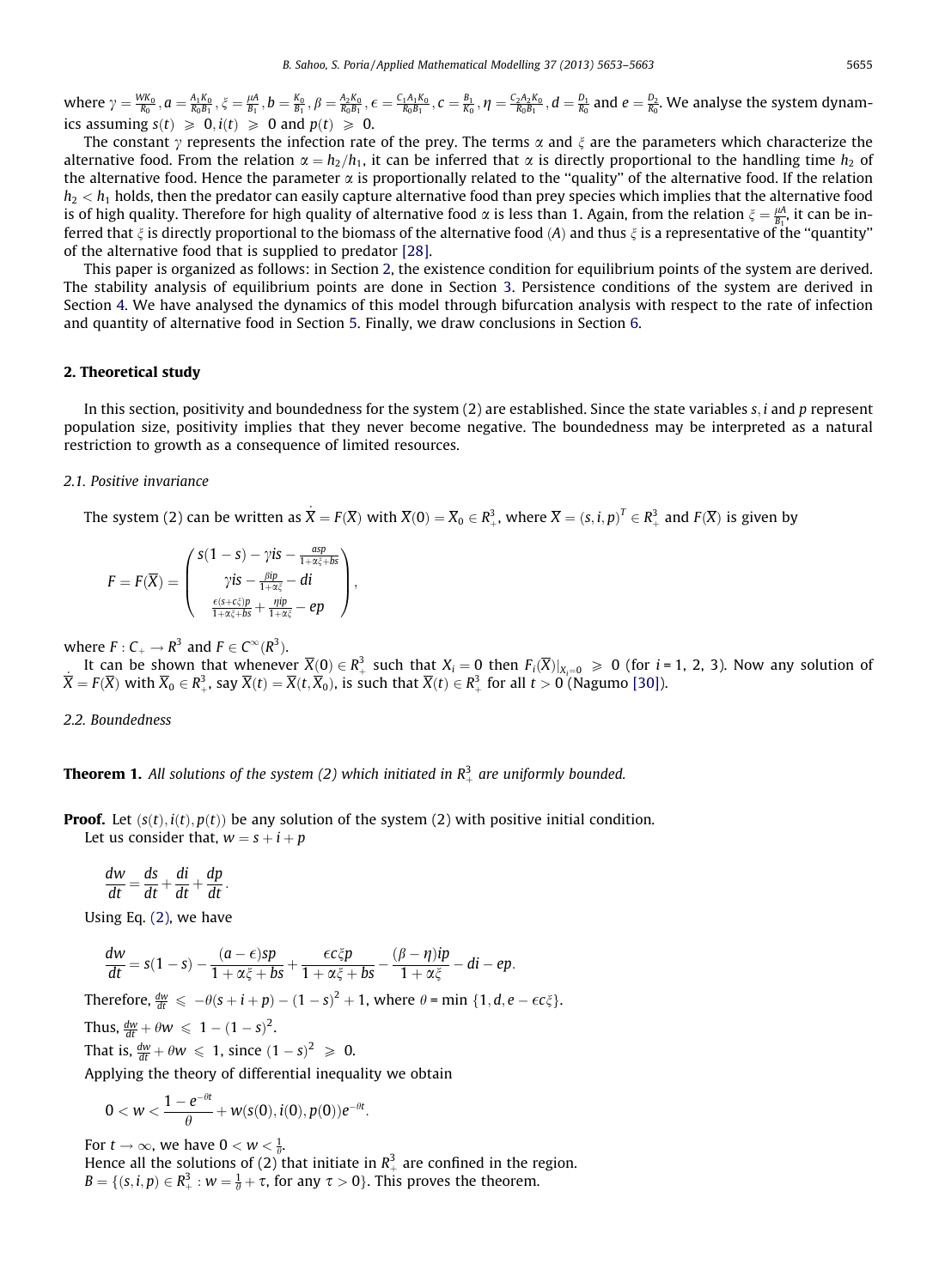2.3. Extinction criterion of s and i

**Lemma 1.** If  $1 \leq \gamma i(t)$ , then  $\lim_{t \to \infty} s(t) = 0$ . If  $\gamma s(t) \leq \frac{\beta p(t)}{1 + \alpha \xi}$ , then  $\lim_{t \to \infty} i(t) = 0$ .

**Proof.**  $\frac{ds}{dt} = s(1-s) - \gamma is - \frac{asp}{1+\alpha\xi+bs} \leqslant s(1-\gamma i).$ Therefore,  $s(t) \leqslant s(t_0) exp(\int_{t_0}^t (1 - \gamma i(t)) dr)$ . Hence  $\lim_{t\to\infty} s(t) = 0$ , provided  $1 \leq \gamma i(t)$ .  $\frac{di}{dt} = \gamma$ is —  $\frac{\beta ip}{1+\alpha \xi} - di \leqslant i(\gamma s - \frac{\beta p}{1+\alpha \xi}).$ Thus,  $i(t) \leq i(t_0) exp(\int_{t_0}^t (\gamma s(t) - \frac{\beta p(t)}{1+\alpha \xi}) dr)$ . Hence  $\lim_{t\to\infty} i(t) = 0$ , provided  $\gamma s(t) \leq \frac{\beta p(t)}{1+\alpha\zeta}$ , i.e.,  $0 \leq \gamma \leq \frac{\beta p(t)}{s(t)(1+\alpha\zeta)}$ .

# 2.4. Existence of equilibrium points

The system (2) possesses the following equilibrium points.

- (i) The trivial equilibrium point  $E_T = (0, 0, 0)$ .
- (ii) The axial equilibrium point  $E_A = (1, 0, 0)$ .
- (iii) The disease free boundary equilibrium point is  $E_D = (\bar{s}, 0, \bar{p})$ , where  $\bar{s} = \frac{e + \xi(e\alpha \epsilon c)}{\epsilon be}$ ,  $\bar{p} = \frac{\epsilon}{a} \left[ \frac{\epsilon e be \xi(\epsilon c + e\alpha)}{\epsilon be^2} \right] (1 + \alpha \xi bc \xi)$ .  $E_D = \frac{\epsilon}{a} \left[ \frac{\epsilon e}{\epsilon be^2} \right]$ exists if  $e + \xi(e\alpha - \epsilon c) > 0$  and  $\epsilon - e - be > \xi(\epsilon c + e\alpha)$ . Therefore, the existence criteria of disease free boundary equilibrium point is  $\frac{e}{\epsilon c - e\alpha} < \xi < \frac{\epsilon - e - be}{\epsilon c + e\alpha}$ .
- (iv) The predator free boundary equilibrium point  $E_p = (\hat{s}, \hat{i}, 0)$ , where  $\hat{s} = \frac{d}{\gamma}$  and  $\hat{i} = \gamma d$ . The predator free equilibrium point  $E_P$  exists if  $\gamma > d$ , i.e., if infection rate is greater than the death rate of infected prey.
- (v) The steady state of coexistence  $E^*=(s^*, i^*, p^*)$ , where  $p^*=\frac{(1+\alpha\zeta)(d-\gamma s)}{\beta}$ ,  $i^*=\frac{1+\alpha\zeta}{\eta}[e-\frac{\epsilon(s+c\zeta)}{1+\alpha\zeta+b\zeta}]$  and  $s^*$  is the positive root of the equation

$$
T_1s^{*2} + T_2s^* + T_3 = 0,
$$

where

 $T_1 = \eta \beta b$ ,

$$
T_2 = -[(1+\alpha\xi)\{a\eta\gamma - \eta\beta(1+eb-\epsilon)\} + \eta\beta b],
$$

$$
T_3=-(1+\alpha\xi)[\eta\beta-\text{and}-\gamma\beta\{e(1+\alpha\xi)-\varepsilon c\xi\}].
$$

The sufficient conditions of the existence of  $E^*$  in the interior of the first octant are easily obtained as follows:  $T_2^2 - 4T_1T_3 \geqslant 0, d > \gamma s$  and  $e > \frac{\epsilon(s + c\xi)}{1 + \alpha \xi + bs^2}$ .

Therefore, the values of  $E_D$ ,  $E_P$  and  $E^*$  depend on the quality ( $\alpha$ ) and quantity ( $\zeta$ ) of alternative food. The existence conditions of  $E_D$ ,  $E_P$  and  $E^*$  are also depend on  $\alpha$  and  $\xi$ .

# 3. Local stability analysis

**Theorem 2.** The trivial equilibrium point  $E_T$  is always unstable. The axial equilibrium point  $E_A$  is unstable if  $\gamma>d$  and  $e<\frac{\epsilon(1+c\xi)}{1+x\xi+b}$ 

**Proof.** The Jacobian matrix  $J(E_T)$  at  $E_T$  is given by

$$
J(E_T)=\begin{pmatrix}1&0&0\\0&-d&0\\0&0&\frac{\epsilon c\tilde{\epsilon}}{1+\alpha\tilde{\varsigma}}-e\end{pmatrix}.
$$

We observe that  $J(E_T)$  has one positive eigenvalue 1, therefore  $E_T$  is always unstable. The Jacobian matrix  $J(E_A)$  at  $E_A$  is given by

$$
J(E_A)=\left(\begin{matrix} -1 & -\gamma & \frac{-a}{1+\alpha\zeta+b} \\ 0 & \gamma-d & 0 \\ 0 & 0 & \frac{\epsilon(1+c\zeta)}{1+\alpha\zeta+b}-e \end{matrix}\right).
$$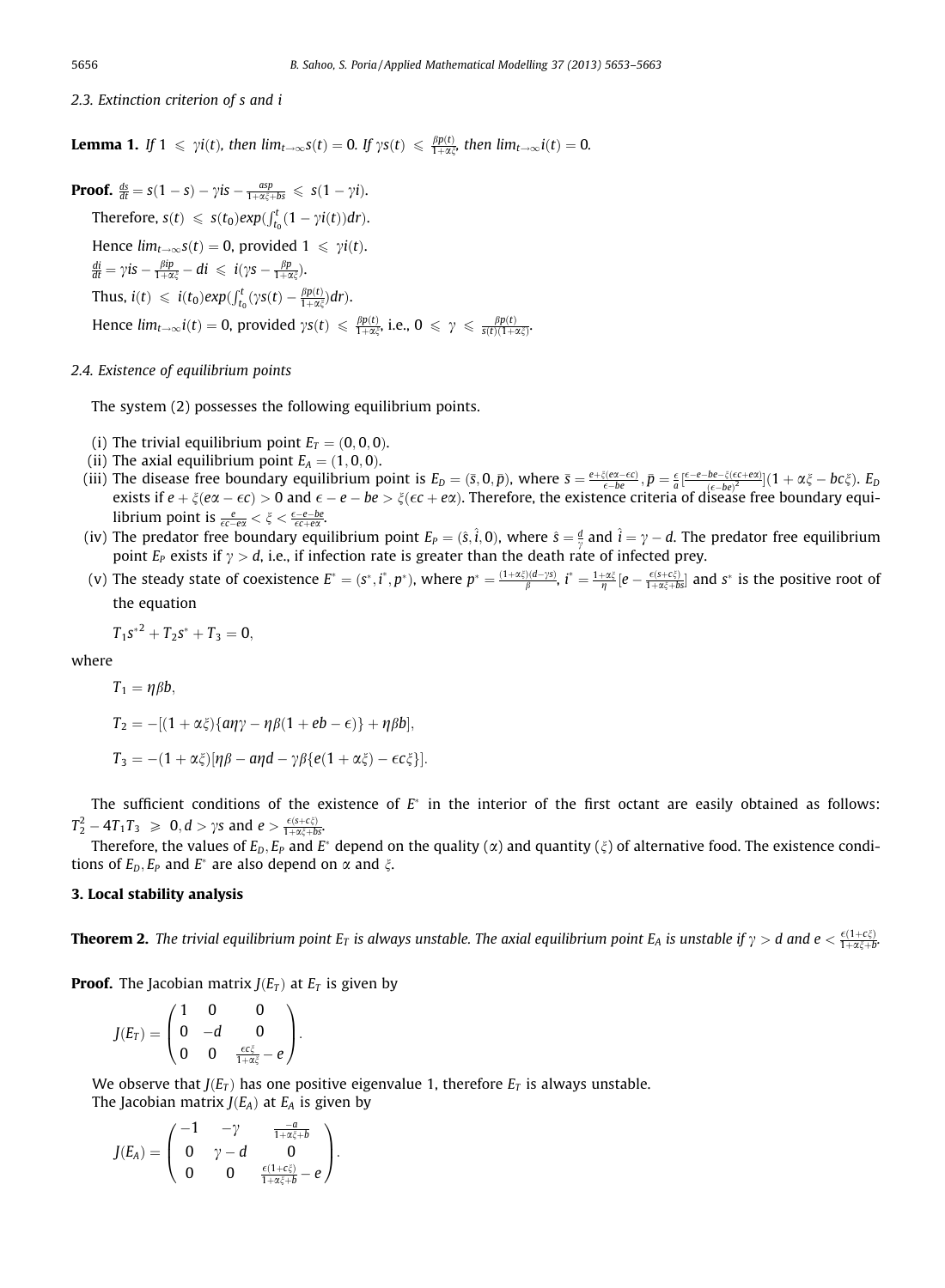From the Jacobian matrix J(E<sub>A</sub>), it is observed that it has one negative eigenvalue  $-1$  and two positive eigenvalues if  $\gamma>d$ and  $e<\frac{\epsilon(1+c\xi)}{1+x\xi+b}$ . That means it has stable and unstable manifold in the neighbourhood of  $E_A$ . Hence the axial equilibrium point is unstable for  $\gamma > d$  or  $e < \frac{\epsilon (1 + c \xi)}{1 + \alpha \xi + b}$ .

**Theorem 3.** The disease free equilibrium point  $E_D$  for the system (2) is locally stable if the following conditions hold:  $\Theta_1 > 0, \Theta_3 > 0$  and  $\Theta_1 \Theta_2 - \Theta_3 > 0$ , where  $\Theta$ 's are given in the proof of the theorem.

**Proof.** The Jacobian matrix  $J(E_D)$  at disease free equilibrium point  $E_D$  is given by

$$
J(E_D) = \begin{pmatrix} a_{11} & a_{12} & a_{13} \\ a_{21} & a_{22} & a_{23} \\ a_{31} & a_{32} & a_{33} \end{pmatrix},
$$

where,  $a_{11} = 1 - 2\bar{s} - \frac{a\bar{p}(1 + \alpha\xi)}{(1 + \alpha\xi + b\bar{s})^2}, a_{12} = -\gamma\bar{s}, a_{13} = \frac{-a\bar{s}}{1 + \alpha\xi + b\bar{s}}, a_{21} = 0, a_{22} = \gamma\bar{s} - \frac{\beta\bar{p}}{1 + \alpha\xi} - d, a_{23} = 0, a_{31} = \frac{\epsilon\bar{p}(1 + \alpha\xi - b\epsilon\xi)}{(1 + \alpha\xi + b\bar{s})^2}, a_{32} = \frac{\eta\bar{p}}{1 + \alpha\xi}$  $\frac{\epsilon\left(\bar{s}+c\xi\right)}{1+\alpha\xi+b\bar{s}}-e.$ 

The characteristic equation of the Jacobian matrix  $J(E_D)$  is given by

$$
\lambda^3 + \Theta_1 \lambda^2 + \Theta_2 \lambda + \Theta_3 = 0,
$$

where,

$$
\Theta_1=-(a_{11}+a_{22}+a_{33}),
$$

 $\Theta_2 = (a_{22}a_{33} + a_{11}a_{33} - a_{31}a_{13} + a_{11}a_{22}),$ 

and  $\Theta_3 = a_{22}(a_{11}a_{33} - a_{13}a_{31}).$ 

If  $a_{11} + a_{33} < 0$ ,  $a_{22} < 0$  and  $a_{11}a_{33} < a_{13}a_{31}$  then it is easy to see that  $\Theta_1 > 0$ ,  $\Theta_3 > 0$  and  $\Theta_1 \Theta_2 - \Theta_3 > 0$ . Using the Routh–Hurwitz criteria [\[31\]](#page-9-0) we observe that the system (2) is stable at the positive equilibrium point  $E_D$  if the conditions  $\Theta_1 > 0, \Theta_3 > 0$  and  $\Theta_1 \Theta_2 - \Theta_3 > 0$  hold. Hence the disease free system is locally stable under this conditions. But, the disease free equilibrium  $E_D$  is unstable if at least one of these conditions is violated.

**Theorem 4.** The predator free equilibrium point  $E_P$  is locally stable if  $\frac{\epsilon(\hat{S}+C\hat{S})}{1+\alpha\zeta+b\hat{S}}+\frac{\eta\hat{i}}{1+\alpha\zeta}< e$  and  $(\gamma-2)\hat{S}<\gamma\hat{i}+d-1$ .

**Proof.** The Jacobian matrix  $J(E_P)$  at  $E_P(\hat{s}, \hat{i}, 0)$  is given by

$$
J(E_P)=\begin{pmatrix} 1-2\hat{s}-\gamma\hat{i} & -\hat{s}\gamma & -\frac{a\hat{s}}{1+\alpha\xi+b\hat{s}} \\ \gamma\hat{i} & \gamma\hat{s}-d & -\frac{\beta\hat{i}}{1+\alpha\xi} \\ 0 & 0 & \frac{\epsilon(\hat{s}+c\xi)}{1+\alpha\xi+b\hat{s}}+\frac{\eta\hat{i}}{1+\alpha\xi}-e \end{pmatrix}.
$$

The characteristic roots of the Jacobian matrix  $J(E_P)$  are  $\frac{\epsilon(\hat{S}+c\xi)}{1+\alpha\xi+b\hat{s}}+\frac{\eta\hat{i}}{1+\alpha\xi}-e$  and the roots of the equation  $\lambda^2 - [(\gamma - 2)\hat{s} - \gamma \hat{i} - d + 1]\lambda + \gamma^2 \hat{s}\hat{i} + (\gamma \hat{s} - d)(1 - 2\hat{s} - \gamma \hat{i}) = 0.$ 

Hence  $E_p$  is locally stable if the conditions given in the theorem are satisfied.

**Theorem 5.** The interior equilibrium point E<sup>\*</sup> for the system (2) is locally stable if the conditions  $\Omega_1 > 0$ ,  $\Omega_3 > 0$  and  $\Omega_1\Omega_2-\Omega_3>0$  hold, where  $\Omega$ 's are given in the proof of the theorem.

**Proof.** The Jacobian matrix  $J(E^*)$  at the interior point  $E^*(s^*, i^*, p^*)$  is

$$
J(E^*) = \begin{pmatrix} A_{11} & A_{12} & A_{13} \\ A_{21} & A_{22} & A_{23} \\ A_{31} & A_{32} & A_{33} \end{pmatrix},
$$

where,  $A_{11} = 1 - 2s^* - \gamma i^* - \frac{ap^*(1 + \alpha \xi)}{(1 + \alpha \xi + bs^*)^2}, A_{12} = -\gamma s^*, A_{13} = \frac{-as^*}{1 + \alpha \xi + bs^*}, A_{21} = \gamma i^*, A_{22} = \gamma s^* - \frac{\beta p^*}{1 + \alpha \xi} - d, A_{23} = -\frac{\beta i^*}{1 + \alpha \xi}, A_{31} = \frac{ep^*(1 + \alpha \xi - bc \xi)}{(1 + \alpha \xi + bs^*)^2}, A_{32} = \frac{ep^*(1 + \alpha \xi - bc \xi)}{(1 + \alpha \$  $A_{32}=\frac{\eta p^*}{1+\alpha \xi}, A_{33}=\frac{\epsilon (s^*+\epsilon \xi)}{1+\alpha \xi+bs^*}+\frac{\eta i^*}{1+\alpha \xi}-e.$ 

The characteristic equation of the Jacobian matrix  $J(E^*)$  is given by

 $\lambda^3 + \Omega_1 \lambda^2 + \Omega_2 \lambda + \Omega_3 = 0,$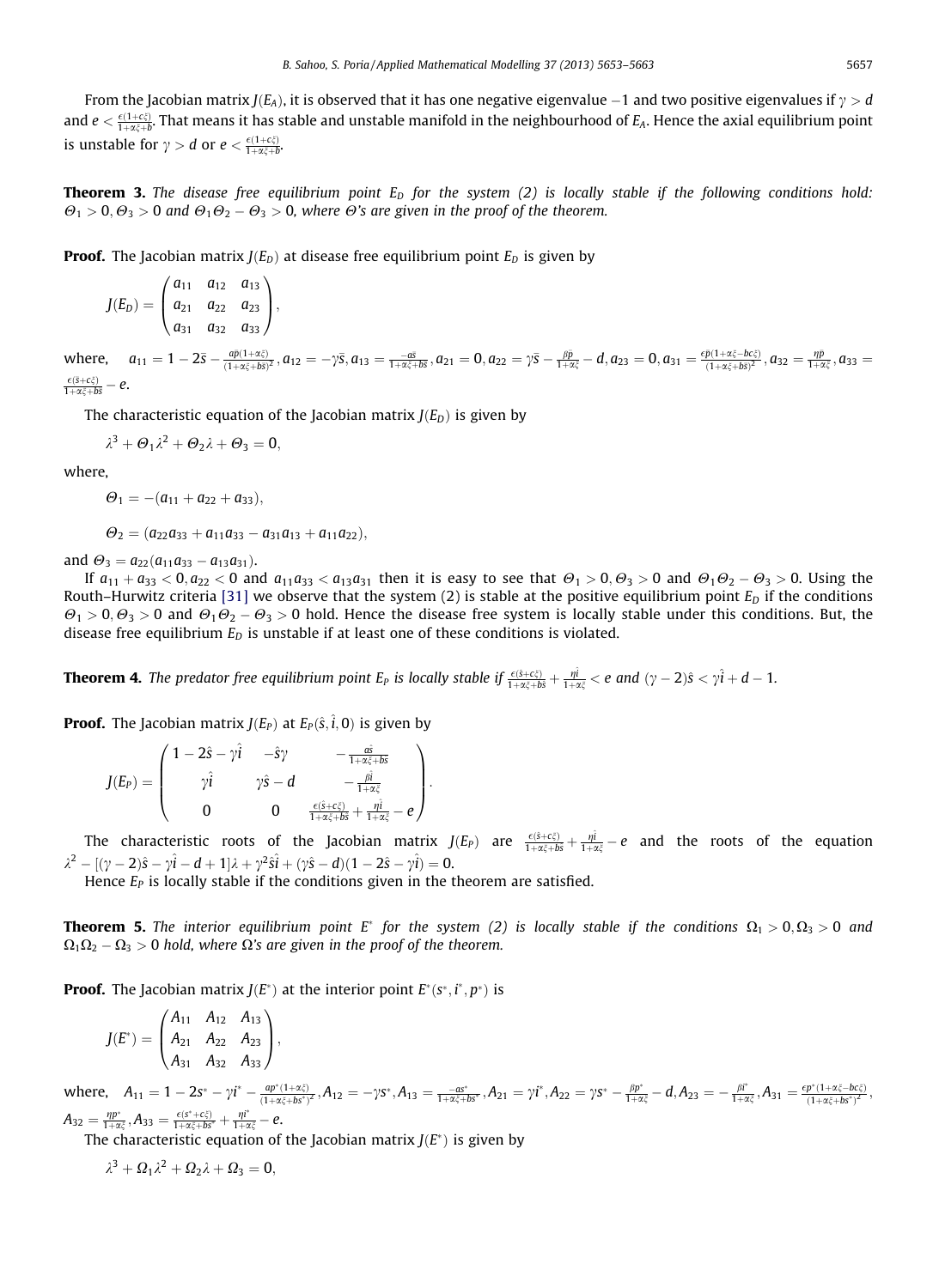where,

$$
\Omega_1 = -(A_{11} + A_{22} + A_{33}),
$$

$$
\Omega_2 = (A_{22}A_{33} - A_{23}A_{32}) + (A_{11}A_{33} - A_{31}A_{13}) + (A_{11}A_{22} - A_{12}A_{21}),
$$

and  $\Omega_3 = A_{11}(A_{22}A_{33} - A_{23}A_{32}) - A_{12}(A_{21}A_{33} - A_{23}A_{31}) + A_{13}(A_{21}A_{32} - A_{22}A_{31}).$ 

Using the Routh–Hurwitz criteria [\[31\]](#page-9-0) we observe that the system (2) is locally stable at the equilibrium point  $E^*$  if the conditions  $\Omega_1 > 0, \Omega_3 > 0$  and  $\Omega_1 \Omega_2 - \Omega_3 > 0$  hold.

Therefore, we observe that the stability conditions for all the equilibrium points depend on the parameters  $\xi$  and  $\alpha$ .

### 4. Persistence of the system

Butler et al. [\[32\]](#page-9-0), Freedman and Waltman [\[31,33\]](#page-9-0) developed the following definition of persistence: If a population  $N(t)$  is such that  $N(t) > 0$ , then.

- (i)  $N(t)$  is said to be weakly persistent if  $\lim_{t\to\infty}supN(t) > 0$ .
- (ii)  $N(t)$  is said to be (strongly) persistent if  $\lim_{t\to\infty}$ inf $N(t) > 0$ .
- Further, if  $N(t) \in C$ , where C is a certain class of function, then
- (iii)  $N(t)$  is said to be weakly uniformly persistent if there exists  $\delta > 0$  such that  $\lim_{t\to\infty} \sup N(t) > \delta$  for all  $N(t) \in \mathcal{C}$ .

(iv)  $N(t)$  is said to be uniformly persistent if there exists  $\delta > 0$  such that  $\lim_{t\to\infty} infN(t) > \delta$  for all  $N(t) \in C$ .

From biological point of view, persistence of a system means the long term survival of all populations of the system, no matter what the initial populations are. Mathematically, persistence of a system means that strictly positive solutions do not have omega  $(\Omega)$  limit points on the boundary of the non-negative cone.

Theorem 6. Let the following conditions are satisfied

- (i)  $\gamma > d$ ,
- (ii)  $e < \frac{\epsilon(1+c\xi)}{1+\alpha\xi+b}$
- (iii)  $\frac{\epsilon(\hat{s}+c\xi)}{1+\alpha\xi+b\hat{s}} + \frac{\eta\hat{i}}{1+\alpha\xi} > e,$

and if there exists a finite number (say, n) of periodic solutions  $s = \phi_r(t), p = \psi_r(t), r = 1,2,3,\ldots,n$ . in the  $s-$  pplane, then system (2) is uniformly persistent provided for each periodic solutions of period  $T_{\zeta_r} = -d + \frac{1}{T} \int_0^T \left( \gamma \phi_r(t) - \frac{\beta \psi_r(t)}{1 + \alpha \zeta} \right) dt > 0, r = 1, 2, ..., n$ .

**Proof.** Let  $X = (s, i, p)$  be a point in the positive quadrant and  $O(X)$  be orbit through X and  $\Omega$  be the omega limit set of the orbit through X. Note that  $\Omega(X)$  is bounded.

We claim that  $E_T \notin \Omega(X)$ . If  $E_T \in \Omega(X)$  then by the Butler-McGehee lemma [\[31\]](#page-9-0) there exist a point P in  $\Omega(X) \bigcap W^s(E_T)$ where  $W^s(E_T)$  denotes the stable manifold of  $E_T$ . Since  $O(P)$  lies in  $\Omega(X)$  and  $W^s(E_T)$  is the  $i-p$  plane, we conclude that  $O(P)$  is unbounded, which is contrary to the boundedness of the system.

Next  $E_A \notin \Omega(X)$ , for otherwise, since  $E_A$  is a saddle point which follows from the conditions  $\gamma > d$  and  $e < \frac{\epsilon(1+\epsilon\xi)}{1+\alpha\xi+b}$ , by the Butler-McGehee lemma [\[31\]](#page-9-0) there exist a point P in  $\Omega(X) \bigcap W^s(E_A)$ . Now  $W^s(E_A)$  is the s-axis implies that an unbounded orbit lies in  $\Omega(X)$ , a contradiction.

The condition  $\frac{\epsilon(\hat{s}+c\xi)}{1+\alpha\xi+b\hat{s}}+\frac{\eta\hat{i}}{1+\alpha\xi}>e$  implies that  $E_P$  is unstable and therefore  $E_P \notin \Omega(X)$ .

Lastly, we show that no periodic orbits in the  $s-p$  plane or  $E_D \in \Omega(X)$ . Let  $r_i$ ,  $i = 1, 2, ..., n$  denote the closed orbit of the periodic solution  $(\phi_r(t), \psi_r(t))$  in s – p plane such that  $r_i$  lies inside  $r_{i-1}$ . Let the Jacobian matrix  $J_r(\phi_r(t), 0, \psi_r(t))$ corresponding to  $r_i$  is given by

$$
J_r = \begin{pmatrix} F_{1s}(\phi_r(t), 0, \psi_r(t)) & F_{1i}(\phi_r(t), 0, \psi_r(t)) & F_{1p}(\phi_r(t), 0, \psi_r(t)) \\ 0 & F_{2i}(\phi_r(t), 0, \psi_r(t)) & 0 \\ F_{3s}(\phi_r(t), 0, \psi_r(t)) & F_{3i}(\phi_r(t), 0, \psi_r(t)) & F_{3p}(\phi_r(t), 0, \psi_r(t)) \end{pmatrix}.
$$
 (3)

Here  $F_{2i} = -d + \gamma \phi_r(t) - \frac{\beta \psi_r(t)}{1 + \alpha \xi}$ . Computing the fundamental matrix of the linear periodic system

$$
M'=J_r(t)M, M(0)=M_0,
$$

we find that its Floquet multiplier in the *i*-direction is  $e^{\zeta_r(t)}$ . Then proceeding in an analogous manner like Kumar and Freed-man [\[34\],](#page-9-0) we conclude that no  $r_i$  lies on  $\Omega(X)$ . Thus,  $\Omega(X)$  lies in the positive quadrant and system (2) is persistent. Finally,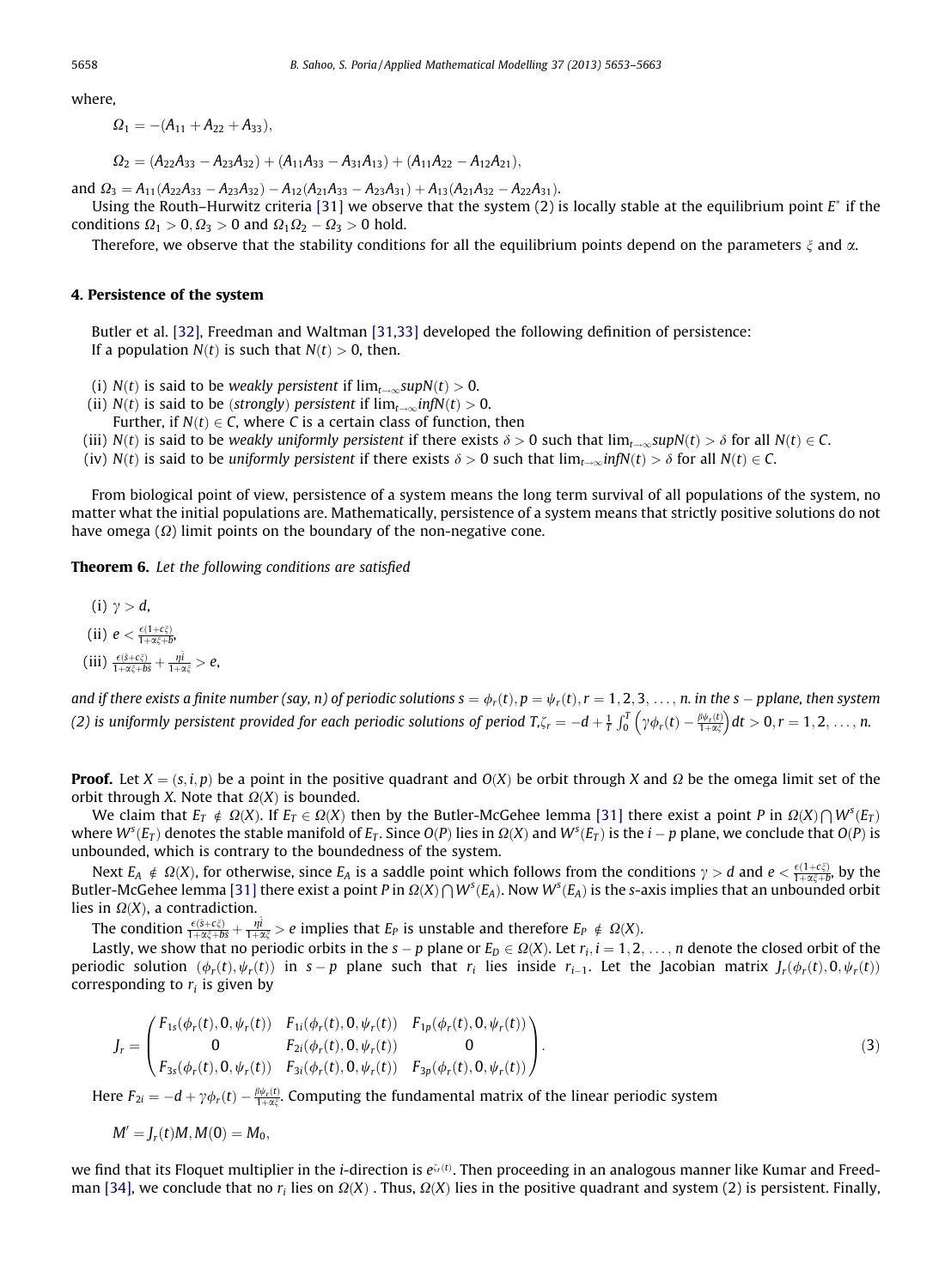<span id="page-6-0"></span>since only the closed orbits and the equilibria from the omega limit set of the solutions on boundary of  $R_+^3$  and the system (2) is dissipative. Now using a theorem of Butler et al. [\[32\],](#page-9-0) we conclude that system (2) is uniformly persistent.

Note that the persistence condition of the system depends on infection rate, death rate of infected prey, death rate of predator, capturing rate of predator on infected prey and quality and quantity of alternative food.

### 5. Results and discussions

Table 1

In this section, we perform numerical simulations with the help of parameter values taken from data of field works and experimental data (see, Table 1) which remains fixed for all numerical simulations. In our numerical simulations we have varied the infection rate  $\gamma$ , quality of alternative food  $\alpha$  and quantity of alternative food  $\xi$ .

The bifurcation diagram of the system (2) with respect to infection rate of prey in the range  $0 \le \gamma \le 1.34$  in absence of alternative food (i.e.,  $\alpha = 0, \xi = 0$ ) to predator is presented in Fig. 1. Fig. 1 shows that within  $0 \le \gamma \le 0.76$ , there is no infected prey species in the system and the susceptible prey and predator species have periodic behaviour. But, for  $0.76 < y \le 1.21$ , the susceptible prey, infected prey and predator species have limit cycle oscillations. All prey and predator species settle down to their respective steady states after  $\gamma > 1.21$ . Notice that the average density of the infected prey species becomes higher than the average density of susceptible prey for  $\gamma > 0.76$ . With the increase of infection rate susceptible prey becomes infected at higher rate and as a result the density of susceptible prey population decreases and the density of infected prey population increases.

The bifurcation diagram of the system (2) with respect to infection rate  $\gamma$  in the range  $0 \le \gamma \le 1.74$  in presence of alternative food ( $\alpha = 0.85$ ,  $\xi = 0.3$ ) to predator is plotted in the [Fig. 2](#page-7-0). It is evident from Fig. 2 that the system becomes disease free within  $0 \le \gamma \le 0.9$  in presence of alternative food. Therefore, supply of alternative food to predator makes the system disease free in 0.76  $\leq \gamma \leq 0.9$  which is impossible in absence of alternative food. The infected prey population oscillates within 0.9  $\lt$   $\gamma$   $lt$  1.6 and it reaches steady state after  $\gamma$   $gt$  1.6. The susceptible prey and predator species have periodic behaviour for  $0 \le \gamma \le 1.6$  and finally they settle down to their respective steady state after  $\gamma > 1.6$ .

We plot dynamical behaviours of the infected prey population in absence of alternative food as well as in presence of alternative food in [Fig. 3](#page-7-0). Time evolution of infected prey is plotted in Fig.  $3(a)$  in absence of alternative food taking  $\gamma = 0.8$ , on the other hand [Fig. 3\(](#page-7-0)b) represents time evolution of the infected prey species for same infection rate in presence of alternative food ( $\alpha$  = 0.85,  $\xi$  = 0.6). [Fig. 3\(](#page-7-0)c) depicts the time evolution of infected prey without alternative food with infection rate  $\gamma = 1$  whereas [Fig. 3](#page-7-0)(d) represents the disease free dynamics for  $(\alpha = 0.85, \xi = 0.7)$  with same infection rate.

| Parameter | Description                         | Range                 | Default value |
|-----------|-------------------------------------|-----------------------|---------------|
| а         | Attack rate of susceptible prey     | $0.61 - 6.087$ [35]   | 2.0           |
|           | Attack rate of infected prey        | $0 - 0.5$ [36]        | 0.12          |
|           | Half saturation constant            | $2 - 6.2$ [37]        |               |
|           | Conversion rate of susceptible prey | $0.05 - 0.33$ [38]    | 0.25          |
|           | Conversion rate of infected prey    | $0.05 - 0.33$ [38]    | 0.05          |
|           | Conversion rate of additional food  | 0 < c < 1             | 0.3           |
|           | Infected prey mortality rate        | $0.04 - 0.16$ [39,40] | 0.08          |
|           | Predator mortality rate             | $0.04 - 0.16$ [39,40] | 0.04          |



Fig. 1. Bifurcation diagram of the system (2) with respect to infection rate of the prey in absence alternative food i.e., for  $\alpha = 0$  and  $\zeta = 0$ .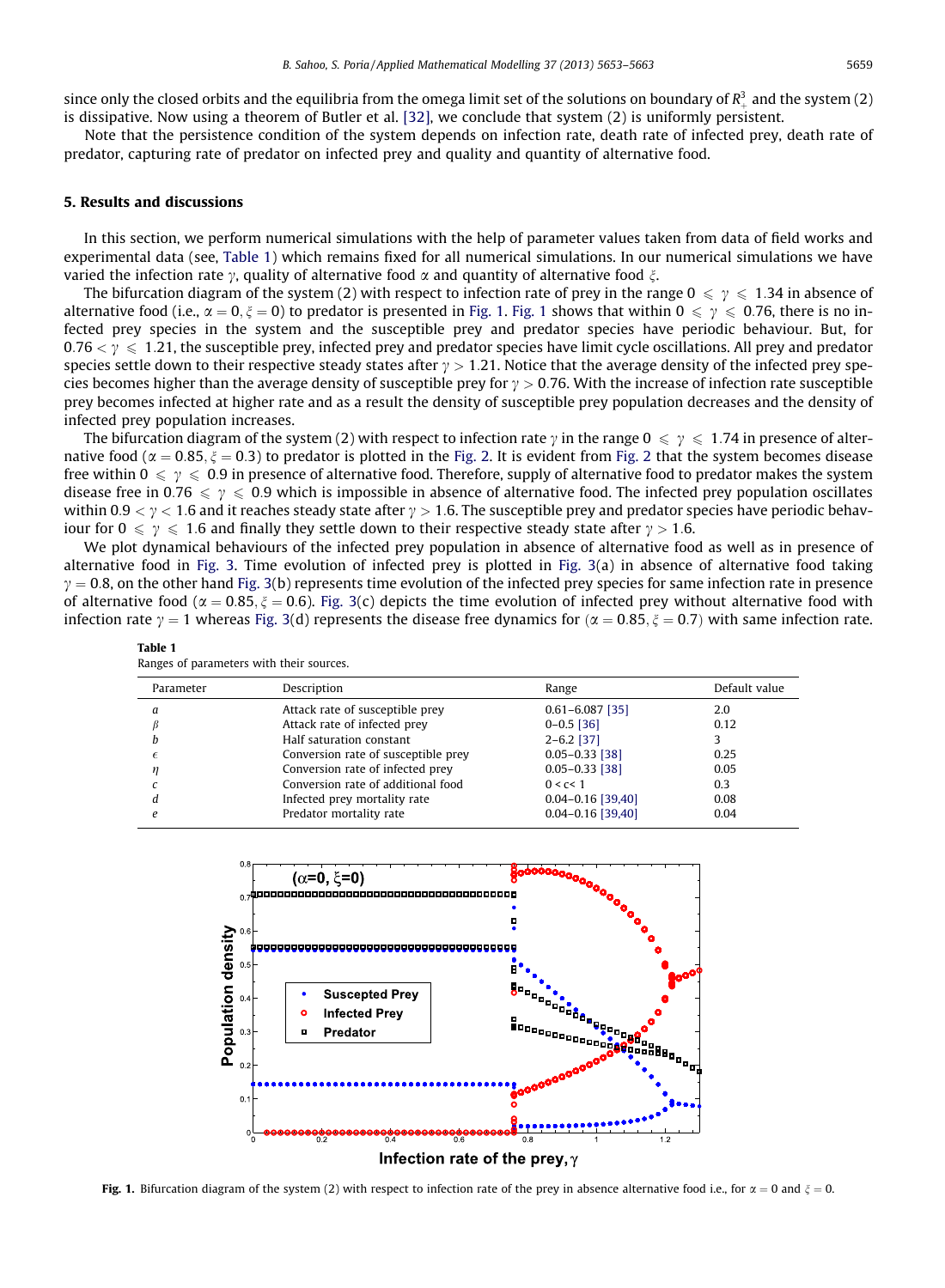<span id="page-7-0"></span>

Fig. 2. Bifurcation diagram of the system (2) with respect to infection rate of the prey in presence of alternative food for  $\alpha = 0.85$  and  $\zeta = 0.3$ .



Fig. 3. Behaviour of infected prey. (a) oscillatory behaviour for  $\gamma = 0.8$  with  $\alpha = 0$  and  $\zeta = 0$ , (b) extinction for  $\gamma = 0.8$  with  $\alpha = 0.85$  and  $\zeta = 0.6$ , (c) oscillatory behaviour for  $\gamma = 1$  with  $\alpha = 0$  and  $\xi = 0$ , (d) extinction for  $\gamma = 1$  with  $\alpha = 0.85$  and  $\xi = 0.7$ .

From the Fig. 3, it is clear that the system becomes disease free under suitable supply of alternative food even if the infection rate is high which is impossible in absence of alternative food.

In [Fig. 4](#page-8-0), the  $\alpha\xi$  plane is divided into infected and uninfected regions for fixed infection rate  $\gamma$ . We have determined the regions for  $\gamma = 0.8$  ([Fig. 4\(](#page-8-0)a)) and for  $\gamma = 1$  [\(Fig. 4\(](#page-8-0)b)) considering other parameters values are as in [Table 1.](#page-6-0) [Fig. 4](#page-8-0)(a) is plotted in the  $\alpha\xi$  parametric plane for  $0 \le \alpha \le 2.5$  and  $0 \le \xi \le 6.3$  with constant infection rate  $\gamma = 0.8$ , whereas [Fig. 4\(](#page-8-0)b) divides the  $\alpha\xi$  plane into infected and uninfected regions for  $0 \le \alpha \le 2.5$  and  $0 \le \xi \le 7.7$  with constant infection rate  $\gamma = 1$ . We observe from [Fig. 4](#page-8-0) that it is impossible to make the system disease free in absence of alternative food for higher infection rate  $\gamma$  ( $> 0.76$ ) but disease free system can be achieved by suitable supply of alternative food. It is obvious that disease free solution exists for high quality of alternative food even if it is supplied in small quantity. On the other hand if alternative food is of low quality then high quantity of alternative food may not efficient to make the system disease free. Therefore high quality of alternative food supply is very efficient for disease control.

The  $\gamma\xi$  and  $\gamma\alpha$ -planes are divided into infected and uninfected regions which are presented in [Fig. 5\(](#page-8-0)a) for  $\alpha = 0.85$  and in [Fig. 5](#page-8-0)(b) for  $\xi = 0.62$ , respectively. [Fig. 5\(](#page-8-0)a) is the parametric plane  $\gamma \xi$  for  $0 \le \gamma \le 2.5$  and  $0 \le \xi \le 1$  fixing  $\alpha = 0.85$ . The [Fig. 5](#page-8-0)(a) shows that the system becomes disease free for small quantity of alternative food for lower infection rate  $\gamma$ (< 0.5). But for higher infection rate, the supply level  $\xi$  increases depending on the increase of infection rate. There exists a critical infection rate above which alternative food may not be useful to make the system disease free. It is clear from [Fig. 5\(](#page-8-0)b) that disease free state can be reached for higher infection rate ( $\gamma > 0.76$ ) supplying high quality of alternative food. It is evident from [Fig. 5](#page-8-0)(b) that for lower infection rate quality of alternative is not so important for obtaining disease free system.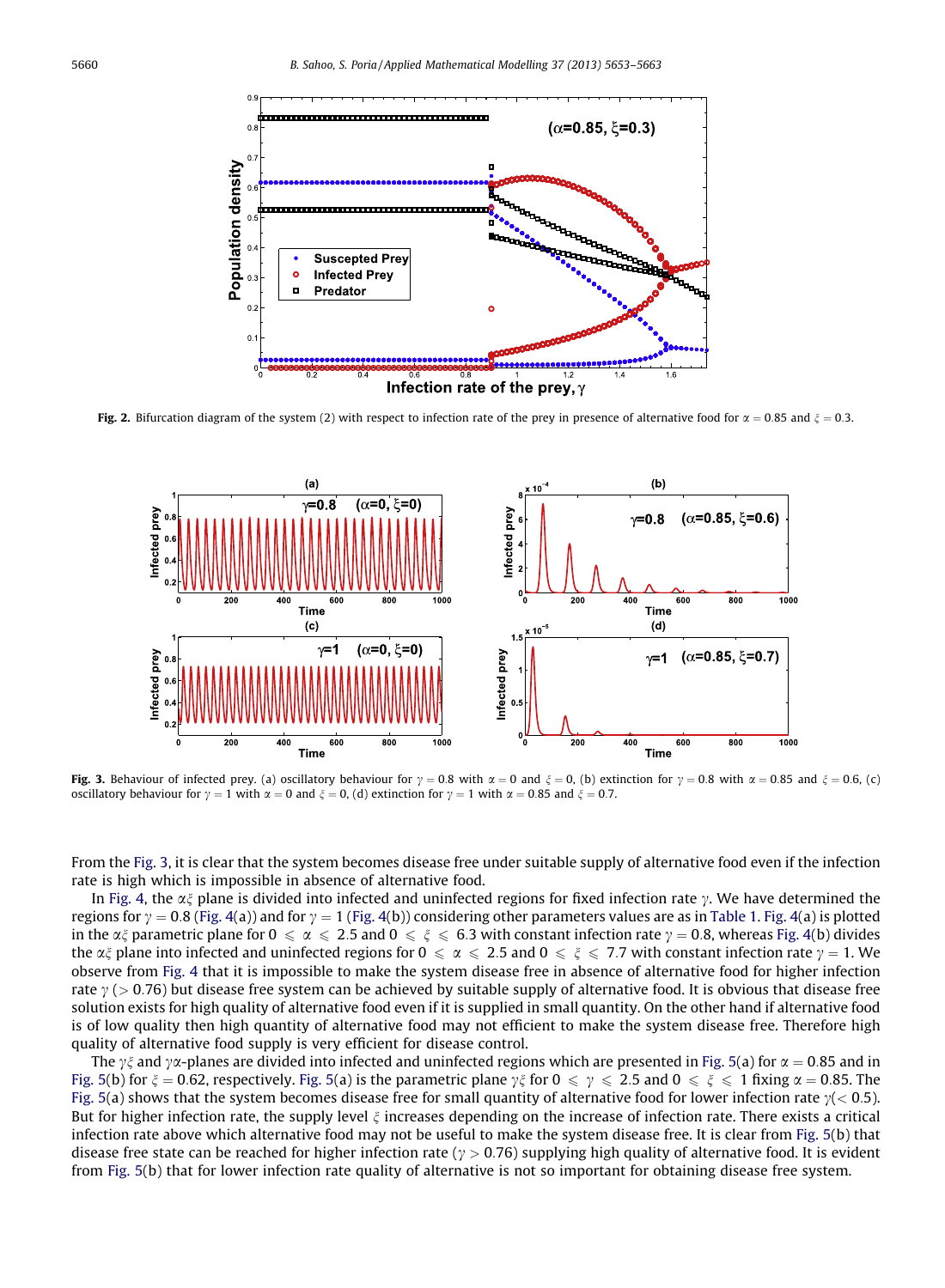<span id="page-8-0"></span>

Fig. 4. Graph of  $\alpha$  versus  $\xi$  for fixed (a)  $\gamma = 0.8$  and (b)  $\gamma = 1$ . Parameters are as in [Table 1.](#page-6-0) The  $\alpha\xi$ -plane is divided into infected and uninfected regions. This figure indicates that for high quality of alternative food, small quantity of it is sufficient to make the system disease free.



Fig. 5. Graph of (a)  $\gamma$  versus  $\xi$  for fixed  $\alpha = 0.85$  and (b)  $\gamma$  versus  $\alpha$  for fixed  $\xi = 0.62$ . Parameters are as in [Table 1.](#page-6-0) The  $\gamma \xi$  and  $\gamma \alpha$ -planes are divided into infected and uninfected regions. The figure (a) gives the minimum values of  $\xi$  for different infection rate  $\gamma$  and (b) depicts the values of  $\alpha$  for different infection rate  $\gamma$  to make the system disease free.

## 6. Conclusions

We examine some nontrivial consequences of alternative food to predator in a infected predator–prey model. We have studied stability and persistence criterion of the system in presence of alternative food. One parameter bifurcation analysis is done with respect to infection rate using experimental and field data. Numerical simulation results predict that the system becomes disease free for lower infection rate ( $0 \le \gamma \le 0.76$ ) in absence of alternative food [\(Fig. 1\)](#page-6-0). This is happening because infected prey is weaker than susceptible prey and is easily captured by predator. This will reduce the number of infected prey and ultimately the system may becomes disease free without alternative food at certain stage for lower infection rate. However, for higher infection rate ( $\gamma > 0.76$ ), disease free system cannot be obtained without alternative food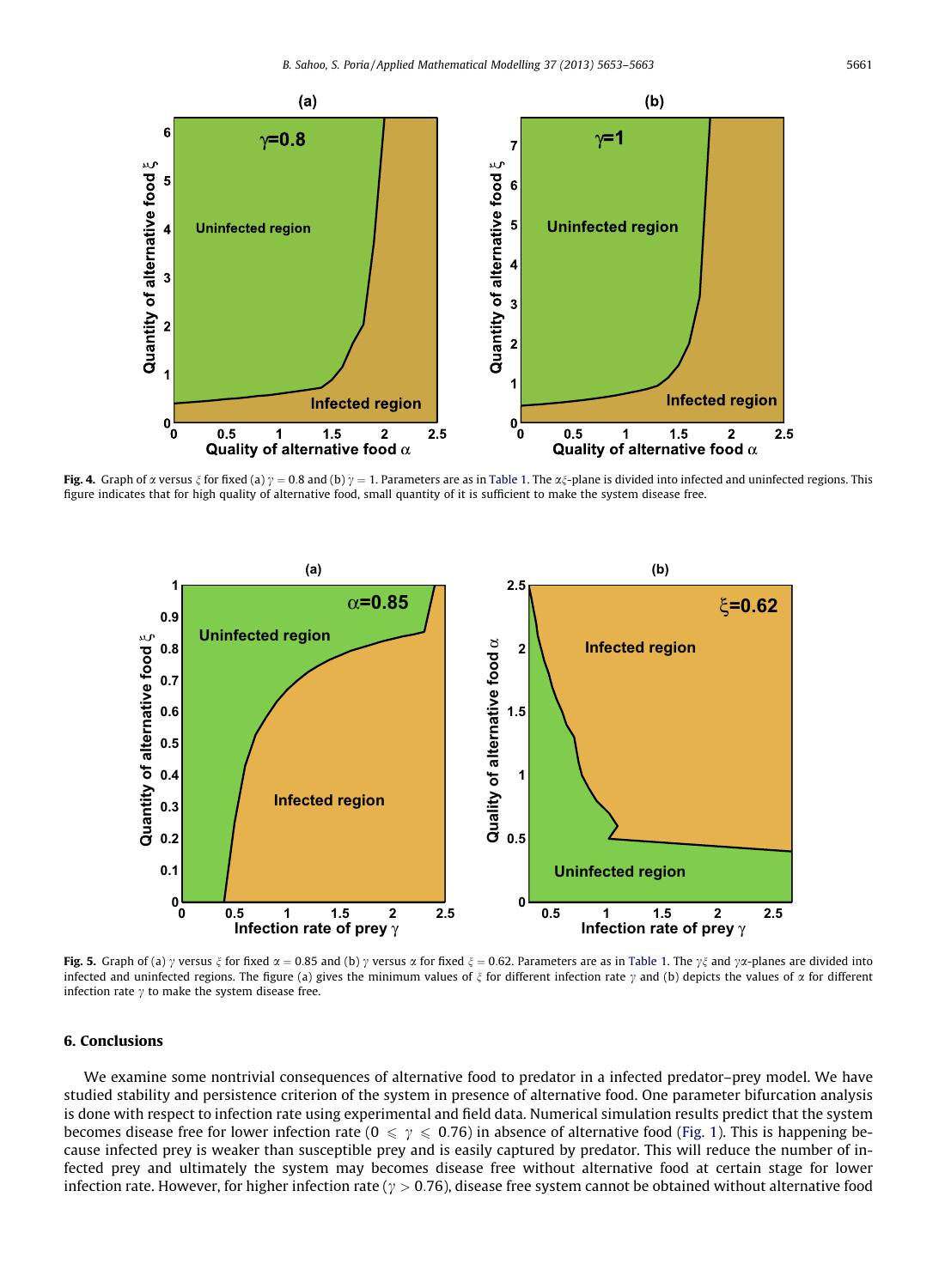<span id="page-9-0"></span>[\(Fig. 3\)](#page-7-0). Whereas for higher infection rate disease free state may be reached by supplying suitable alternative food [\(Figs. 4](#page-8-0) [and 5](#page-8-0)). It is evident from our study that high quality of alternative food ( $\alpha$  < 1) has the capability of making the system disease free for higher infection rate. Quantity of alternative food supply increases with the increase of infection rate for fixed quality to obtain a disease free system. Possible reason behind it is that with the supply of high quality or high quantity of alternative food, the predator catches the alternative food as well as infected prey at higher rate compare to susceptible prey. As a result, the growth rate of predator species will increase with the supply of high quality or high quantity of alternative food and it captures the infected prey population at faster rate than susceptible prey. Due to this, infected prey population become very very small at certain stage and consequently infection cannot spread at that stage and the system becomes disease free. Notice that there is a critical infection rate above which the alternative food may not be useful to make the system disease free. Results presented in the present paper provided a useful platform to understand the role of alternative food as disease controller in a diseased food chain model. A possible interesting aspects for future developments are to study the role of alternative food as a disease controller in different types of disease induced food chain models and also the study the effects of supplying alternative food to a network of infected food chain models. This new non-chemical method of disease control will be very useful for biological conservation of prey species in real world biological systems.

### Acknowledgements

We are grateful to Editors and the anonymous referee for their critical comments and suggestions which have immensely improved the content and presentation of the paper. The research work of S. Poria is supported by the University Grants Commission (UGC), India (F. No. 8-2/2008 (NS/PE), dated 14th December, 2011).

# References

- [1] D. Bernoulli, Essai dune nouvelle analyse de la mortalite causee par la petite verole, Mem. Math. Phys. Acad. R. Sci., Paris, 1766.
- [2] R. Ross, The Prevention of Malaria, second ed., Murray, London, 1999.
- [3] S. Ruan, D. Xiao, J.C. Beier, On the delayed Ross–Macdonald model for malaria transmission, Bull. Math. Biol. 70 (2008) 1098–1114.
- [4] Kermack, McKendrick, Contributions to the mathematical theory of epidemics, Part I, Proc. R. Soc. Edinburgh Sect. A Math. 115 (1927) 700–721.
- [5] Kermack, McKendrick, Contributions to the mathematical theory of epidemics, II the problem of endemicity, Proc. R. Soc. Edinburgh Sect. A. Math. 138 (1932) 55–83.
- [6] Kermack, McKendrick, Contributions to the mathematical theory of epidemics, III further studies of the problem of endemicity, Proc. R. Soc. Edinburgh Sect. A Math. 141 (1933) 94–122.
- [7] R.M. Anderson, R.M. May, Population biology of infectious diseases 1, Nature 280 (1979) 361–367.
- [8] R.M. May, R.M. Anderson, Population biology of infectious diseases 2, Nature 280 (1979) 455–461.
- [9] J. Bascompte, F. Rodriguez-Trelles, Eradication thresholds in epidemiology, conservation biology and genetics, J. Theor. Biol. 192 (1998) 415–418.
- [10] R.M. May, R.M. Anderson, The transmission dynamics of human immunodeficiency virus (HIV), Philos. Trans. R. Soc. Lond. B 321 (1988) 565–607.
- [11] J.L. Aron, R.M. May, The population dynamics of malaria, in: R.M. Anderson (Ed.), The Population Dynamics of Infectious Diseases, The Theory and Applications, 1982, pp. 139–179.
- [12] G. Macdonald, The Epidemiology and Control of Malaria, Oxford University Press, London, 1957.
- [13] R.M. Anderson, C. Fraser, A.C. Ghani, et al, Epidemiology, transmission dynamics and control of SARS: the 2002–2003 epidemic, Philos. Trans. R. Soc. Lond. Ser. B Biol. Sci. 359 (2004) 1091–1105.
- [14] J.D. Murray, W.L. Seward, On the spatial spread of rabies among foxes with immunity, J. Theor. Biol. 156 (1992) 327–348.
- [15] N. Ferguson, R.M. Anderson, Predicting evolutionary change in the influenza a virus, Nat. Med. 8 (6) (2002) 562–563.
- [16] B.T. Grenfell, A.P. Dobson, Ecology of infectious diseases in natural populations, Publications of the Newton Institute, 1995.
- [17] P.J. Hudson et al., The Ecology of Wildlife Diseases, Oxford University Press, 2002.
- [18] L. Real, R. Biek, Infectious disease modeling and the dynamics of transmission, Curr. Top. Microbiol. Immunol. 315 (2007) 33–49.
- [19] S. Sinha, O.P. Misra, J. Dhar, Modelling a predator–prey system with infected prey in polluted environment, Appl. Math. Model. 34 (2010) 1861–1872. [20] R.M. Anderson, R.M. May, The invasion, persistence and spread of infectious diseases within animal and plant communities, Philos. Trans. R. Soc. Lond. B 314 (1986) 533–570.
- [21] K.P. Hadeler, H.I. Freedman, Predator–prey populations with parasite infection, J. Math. Biol. 27 (1989) 609–631.
- [22] J. Chattopadhyay, O. Arino, A predator–prey model with disease in the prey, Nonlinear Anal. 36 (1999) 747–766.
- [23] M. Haque, J. Chattopadhyay, Role of transmissible disease in an infected prey-dependent predator–prey system, Math. Comput. Modell. Dyn. Syst. 13 (2007) 163–178.
- [24] R. Bhattacharyya, B. Mukhopadhyay, On an epidemiological model with nonlinear infection incidence: local and global perspective, Appl. Math. Modell. 35 (2011) 3166–3174.
- [25] X. Liu, P. Stechlinski, Infectious disease models with time-varying parameters and general nonlinear incidence rate, Appl. Math. Modell. 36 (2012) 1974–1994.
- [26] N. Yi, P. Liu, Qingling Zhang, Bifurcations analysis and tracking control of an epidemic model with nonlinear incidence rate, Appl. Math. Modell. 36  $(2012)$  1678-1693.
- [27] P.D.N. Srinivasua, B.S.R.V. Prasada, M. Venkatesulub, Biological control through provision of additional food to predators: a theoretical study, Theor. Popul. Biol. 72 (2007) 111–120.
- [28] P.D.N. Srinivasu, B.S.R.V. Prasad, Role of quantity of additional food to predators as a control in predator-prey systems with relevance to pest management and biological conservation, Bull. Math. Biol. (2010), http://dx.doi.org/[10.1007/s11538-010-9601-9.](http://dx.doi.org/10.1007/s11538-010-9601-9)
- [29] B. Sahoo, Predator–prey model with different growth rates and different functional responses: a comparative study with additional food, Int. J. Appl. Math. Res. 1 (2012) 117–129.
- [30] M. Nagumo, Uber die Lage der Integralkurven gew onlicher Differentialgleichungen, Proc. Phys. Math. Soc. Jpn. 24 (1942) 551–559.
- [31] H.I. Freedman, P. Waltman, Persistence in models of three interacting predator–prey populations, Math. Biosci. 68 (1984) 213–231.
- [32] G.J. Butler, H. Freedman, P. Walteman, Uniformly persistent systems, Proc. Am. Math. Soc. 96 (1986) 425–429.
- [33] H. Freedman, P. Waltman, Persistent in model of three competitive populations, Math. Biosci. 73 (1985) 89–101.
- [34] R. Kumar, H. Freedman, A mathematical model of facultative mutualism with populations interacting in a food chain, Math. Biosci. 97 (1989) 235–261.
- [35] N. Taylor, C. Walters, Estimation of bioenergetics parameters for a stunted Northern Pikeminnow population of South Central British Columbia, Open Fish Sci. J. 3 (2010) 110–121.
- [36] J.H. Steele, E.W. Henderson, The role of predation in plankton models, J. Plankton Res. 14 (1992) 157–172.